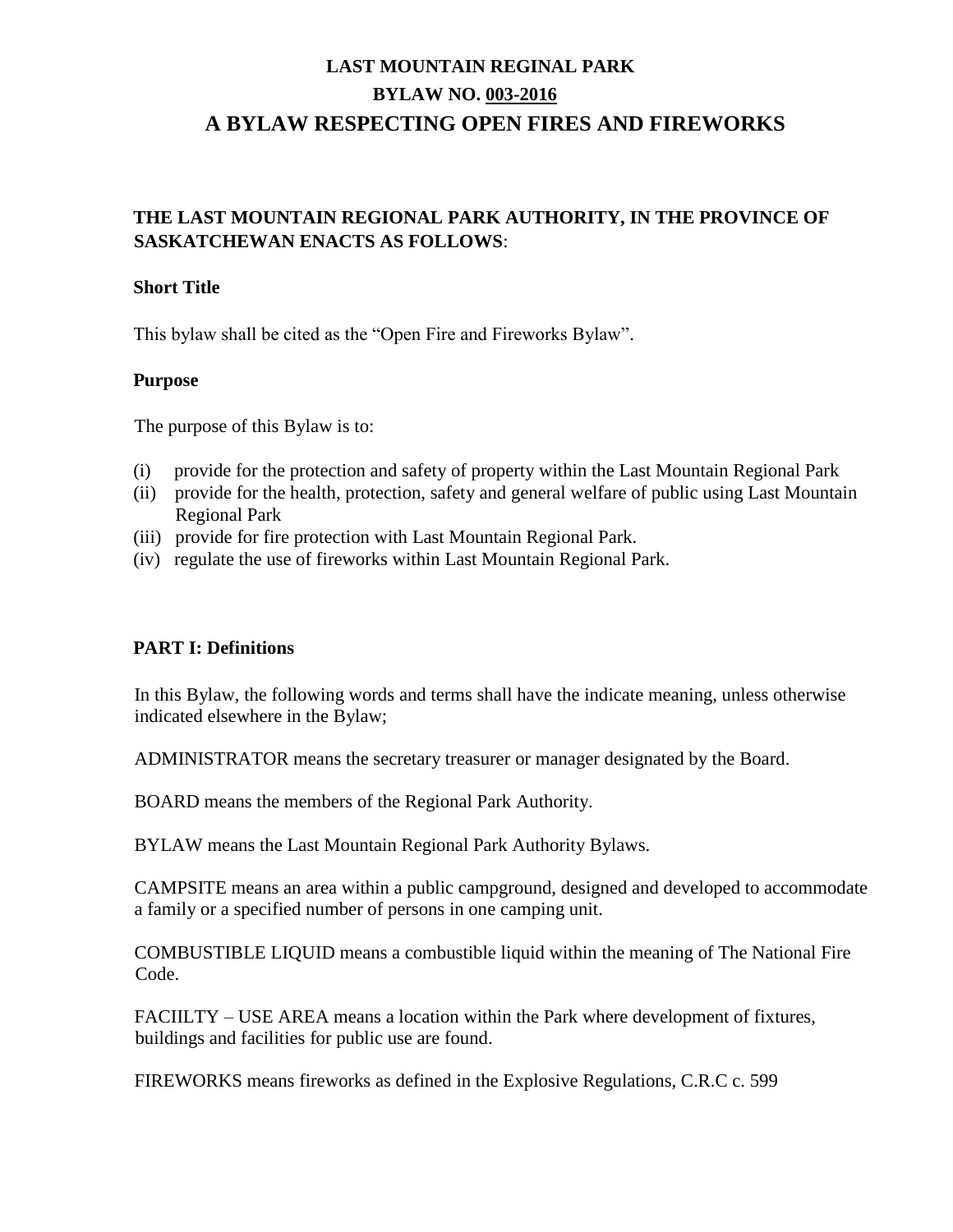FLAMMABLE LIQUID means a flammable liquid within the meaning of The National Fire Code.

NATIONAL FIRE CODE means the code declared to be in force pursuant to Subsection 3(1) of The Saskatchewan Fire Code Regulations.

NFPA means the National Fire Protection Association.

OPEN FIRE means any fire in a place other than in a fireplace or other receptacle provided specifically for the purpose of safely containing fires.

PARK means the area that is designated as Last Mountain Regional Park.

PARK AUTHORITY means the people who are, from time to time, appointed for the purpose of carrying out the management and administration of the Last Mountain Regional Park.

PEACE OFFICER means a member of the Royal Canadian Mounted Police, a Special Constable or a Bylaw Enforcement Officer of the Park Authority and any person designated by the Board to enforce this bylaw.

PRIVATE FIREWORKS DISPLAY means the discharge of low hazard fireworks for private recreation and entertainment.

PUBLIC FIREWORKS DISPLAY means the discharge of high or low hazard fireworks for public recreation and entertainment.

### **PART II – OPEN FIRES**

### **Open Flame Fire**

1. No person shall have an open fire within the Park, except in a fireplace, barbeque or receptacle provided for the purpose.

2. No person shall light, ignite or start to allow or cause to be lighted, ignited, or started a fire of any kind whatsoever in the open air if it is unsafe to do so.

3. The Park Authority may impose a fire ban within the Park at their discretion at which time no personal shall ignite or allow a fire, unless specifically allowed by this Bylaw during fire bans.

4. Nothing contained in the park shall relieve any person from complying with the provisions of The Clean Air Act and the regulations passed pursuant thereto.

5. Burning of yard waste or for land clearing purposes is prohibited.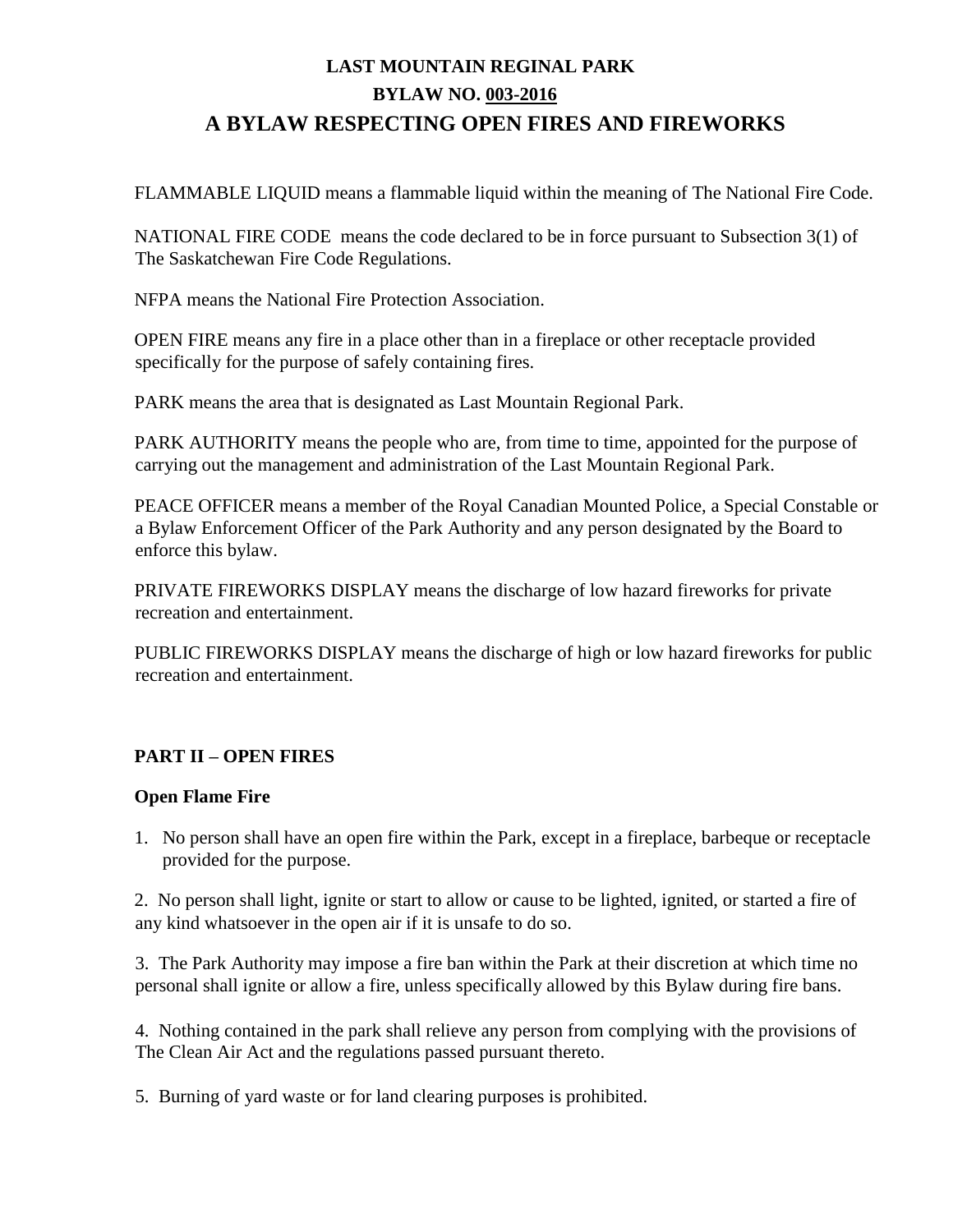6. An outdoor fire, outdoor burning appliance or barbeque, which is deemed hazardous, may be extinguished or removed by order of the Administrator, or any member of the Authority or Peace Officer.

### **Exemptions to Burning Regulations**

7. Notwithstanding any other provision of this bylaw, the Park Authority may enter into an agreement with the Fire Chief to burn buildings, structures, or other materials for the purpose of training its personnel in structural firefighting methods, fire investigation procedures, for the purpose of elimination of hazards or any other municipal purposes.

### **General Requirements**

8. All open fires must be reasonably supervised at all times so as to prevent its spread.

9. The fuel for open-air fires shall consist only of charcoal, cut seasoned wood, or manufacturer's logs.

10. The fire shall be adequately ventilated to ensure proper combustion and to prevent an unreasonable accumulation of smoke.

11. The fire shall not be set in windy conditions conducive to creating a running fire or a nuisance to another person.

- 12. The burning of the following materials is prohibited:
	- a. rubbish;
	- b. garden refuse;
	- c. manure;
	- d. livestock or animal carcasses;
	- e. any material classified as a dangerous good including any material classified by the authority having jurisdiction as a hazardous material or as dangerous good;
	- f. any material when burned that will generate black smoke or an offensive odour (i.e. insulation from electrical wiring or equipment, asphalt roofing materials, hydrocarbons, plastics, rubber materials, creosote wood )

13. When solid fuel appliances are used, provisions for the storage of ashes or hot coals is limited to approved receptacles.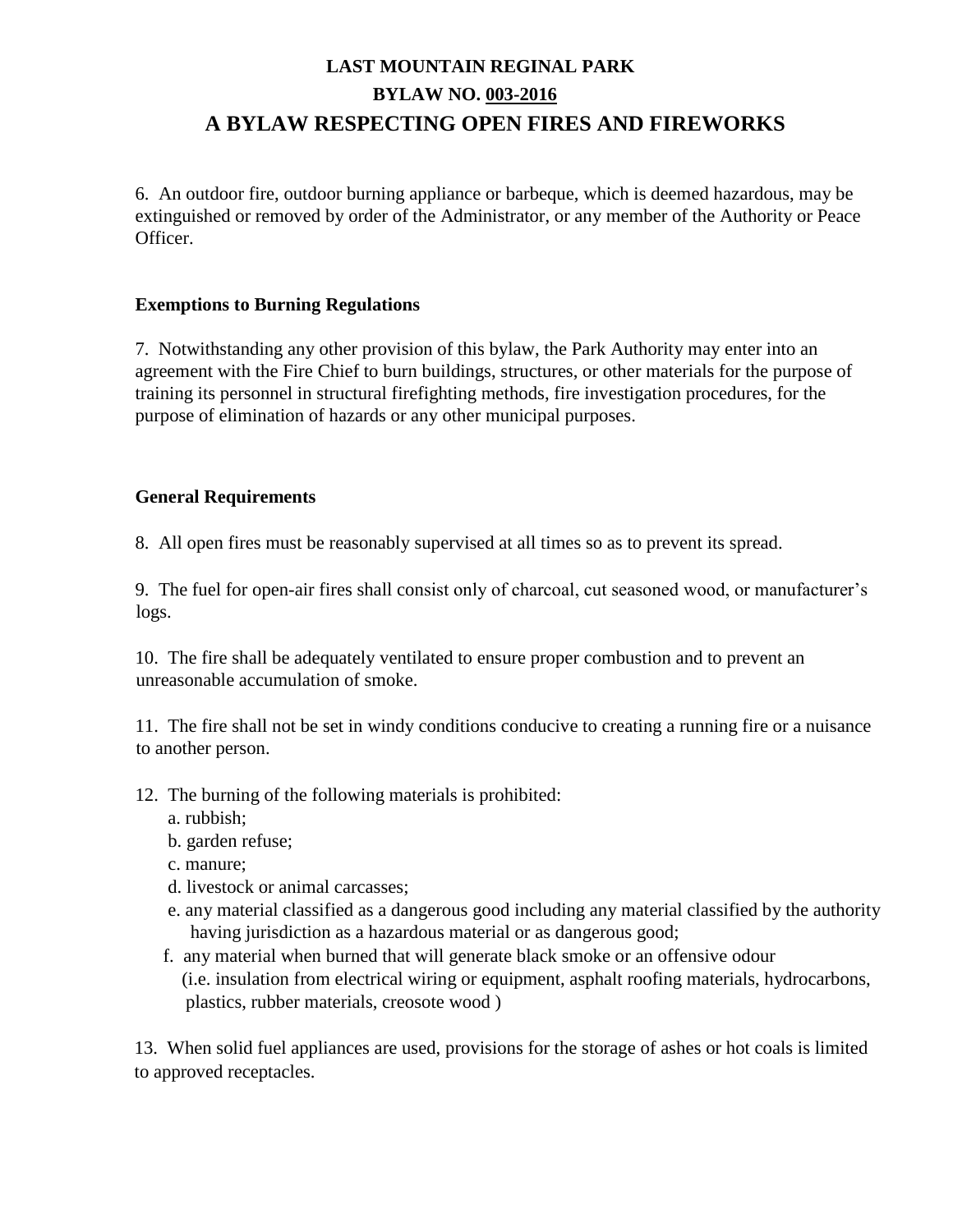14. Where requested by a Peace Officer, a person shall extinguish an open air fire.

15. Continued offences of this nature could call for the immediate removal and/or suspension of open fires for a period of one calendar year and the revoking of any open fire or burning or any kind, at the discretion of the Peace Officer.

#### **Fire Pits**

16. Except during a fire ban, fires are permitted within the campground, facility use areas and cabin leases lots subject to the following:

 (a) The fires are entirely contained in fire pit for that campsite or facility-use area provided by the Park Authority or inspected by and approved by the Park Authority;

 (b) The fire pits are more than 10 feet from all buildings, camping units, and combustible materials;

 (c) The receptacle must be separated from grass and any other vegetation by a distance of at least forty (40) centimeters (15.7 in.) by means of clean earth, sand, gravel or other non-combustible material.

(d) The fire pits are used to burn only clean dry wood or charcoal;

(e) The fire pits are not used to burn waste or yard waste

(f) The fire pit does emit smoke or sparks so as to create a nuisance to other patrons of the Park;

 (g) A fire shall not be ignited in a fire pit during windy conditions which may cause a danger to persons or property by causing a running fire or nuisance to other patrons in the Park; and

(h) A competent person is in charge of the fire at all times until it is properly extinguished.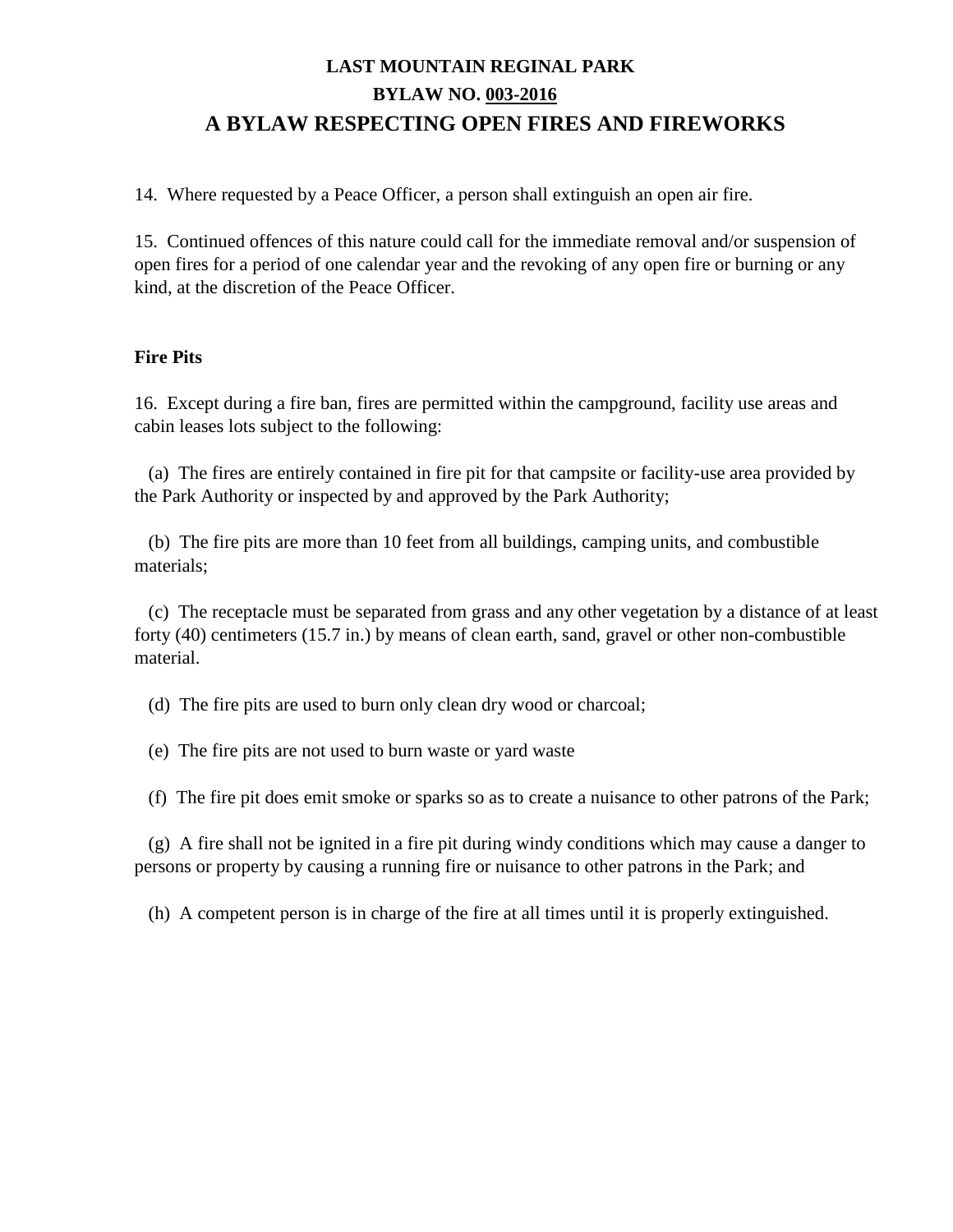#### **Chimney Fire Pits**

17. The following conditions apply:

(a) shall not be used indoors

 (b) shall not be used on wooden decks; but may be used on a non-combustible surface such as earth, concrete, stone etc;

 (c) shall be separated from grass and any vegetation by a distance of at least 40 centimeters (15.7 in.) by means of clean earth, sand, gravel or other non-combustible material;

 (d) the receptacle must be located, a distance of at least 3.1 meters ( 10 feet) from any building or other combustible structure or object;

#### **Barbecuing**

18. Fires are allowed within stationary barbeques subject to the following:

- (a) The stationary barbeque is fueled by propane, natural gas, electricity or charcoal briquettes;
- (b) The stationary barbeque is in good repair;
- (c) The stationary barbeque is used according to manufacturer's instructions;

 (d) The stationary barbeque is not used for the purposes of burning waste, yard waste, or any other material;

 (e) The stationary barbeque does not emit smoke or sparks so as to create a nuisance to other patrons of the Park;

(f) The stationary barbeque, when lit, is a sufficient distance from all combustible material;

 (g) All federal and provincial laws and all Park Bylaws governing the use and storage of fuel for stationary barbeques are followed; and

 (h) A competent person is in charge of the stationary barbeque at all times while it is lit and it must not be left unattended when lit.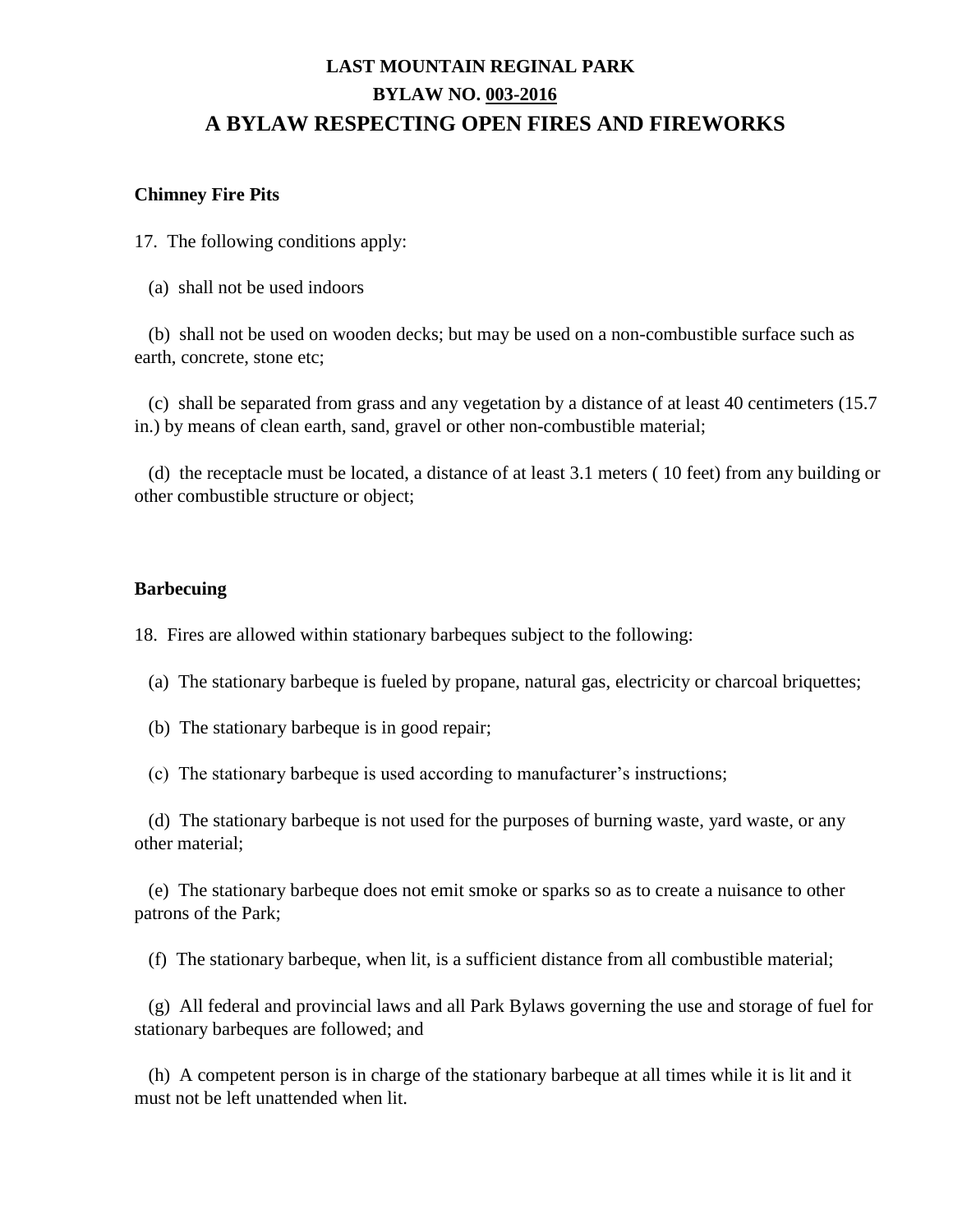### **PART III – FIREWORKS**

#### **Fireworks Displays**

19. Only public fireworks displays undertaken by the board authority for special functions are allowed in the park, (i.e. July 1 Celebration) and are subject to the following conditions;

(a) public fireworks displays must be held in an approved location;

(b) public fireworks displays must be under the direct supervision of a fireworks supervisor;

 (c) in accordance with Article 5.1.1.2. of The National Fire code, a public fireworks display using high hazard fireworks shall be conducted in conformance with the current " Fireworks Display Manual " prepared by Natural Resources Canada.

 (d) at the conclusion of the public fireworks display, all unused fireworks and debris shall be immediately removed and disposed of under the direction of the fireworks supervisor.

20. All other **Fireworks are not permitted** – subject to enforcement by a peace officer. The park is within the boundaries of a bird sanctuary.

#### **Immunity from Liability**

21. The Park Authority, a Park Officer, Peace Officer or Police Officer shall not be liable for any damage or injury occurring as a result of persons undertaking activities within this Bylaw whether allowed by the Bylaw.

22. Unless otherwise stated, any Act and regulations referred to in this Bylaw shall include any amendments to the legislation and regulations proclaimed successive to that specifically referred to herein.

23. Neither this Bylaw nor the National Fire Code shall be construed to hold the Park Authority, the Municipal Fire Department, its member, or employees, agents, or volunteers, responsible or liable for any damage to persons or property by reasons of: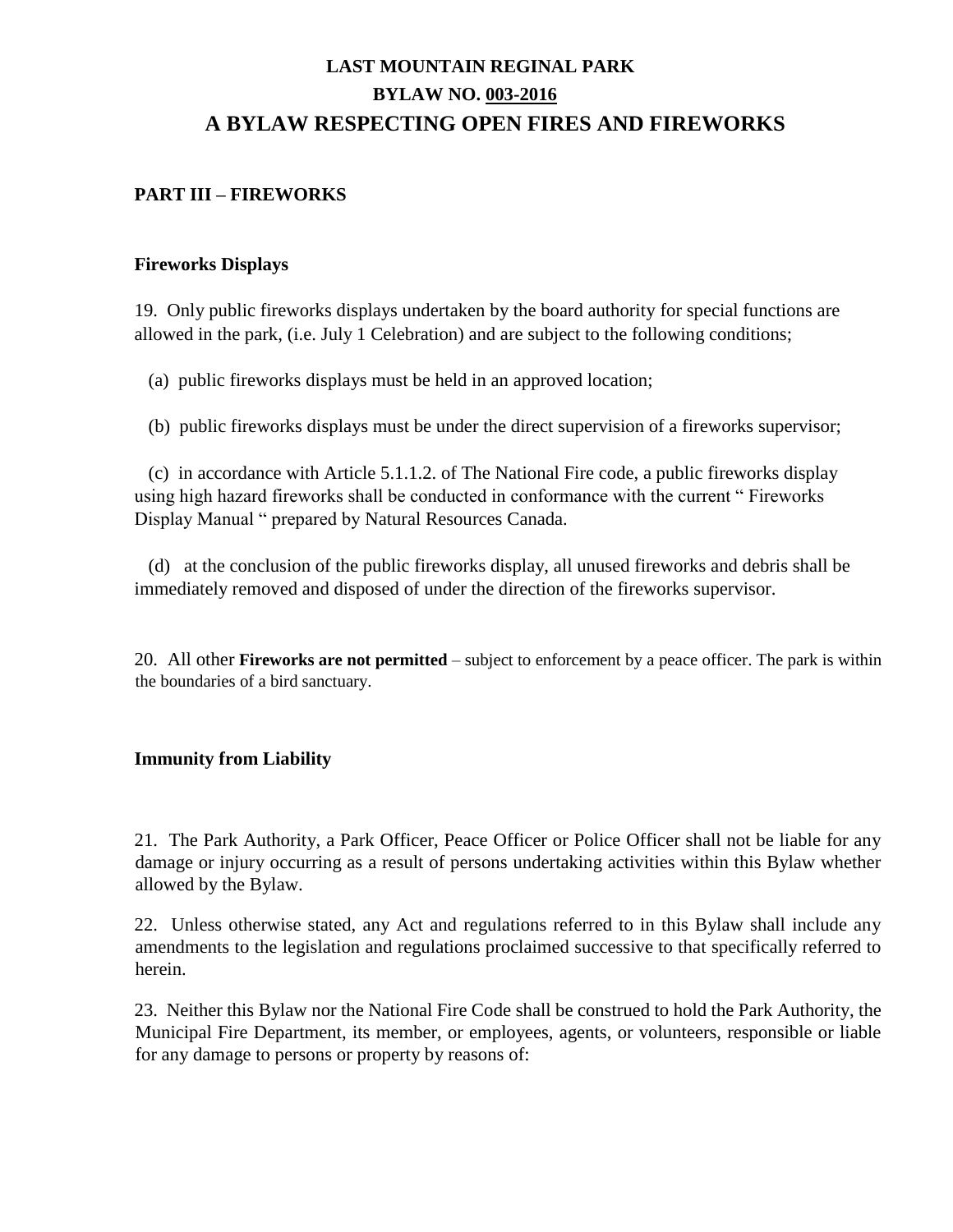a) inspections authorized by this Bylaw or the National Fire Code;

b) failure to carry out an inspection;

c) the approval or disapproval of any equipment authorized herin.

### **PART IV - PENALTY & ENFORCEMENT**

24. Any person who contravenes Park III of this Bylaw is guilty of an offence liable on Summary Conviction to a fine not less \$100.00 and not more then:

- a) \$2,000 in the case of an individual
- b) \$5,000 in the case of a corporation; and

25. A continuing offense of \$100 per day or any portion thereof. Notwithstanding section 24 where the Park Authority or a Peace Officer believes that a person has contravened any provisions of Part IV of this Bylaw, they may serve upon such person a Notice of Violation either personally or by mailing or leaving same at his last known address and such service shall be adequate for the purpose of this Bylaw.

- 26. Such notice shall be deemed to have been served:
	- (i) on the expiration of seventy-two hours after it is posted, if the notice mailed;
	- (ii) on the day of service, if the notice is served personally;

27. Notice of Violation shall be in such form as determined by the Administrator and shall state the section of the Bylaw, which was contravened, and the amount, which is provided in the "Voluntary Penalty Clause" Schedule A hereunto attached and forming part of this bylaw that will be accepted by the Park Authority in lieu of prosecution.

 (a) Upon production of a Notice of Violation issued pursuant to this Part, within fourteen (14) days from the issue thereof, together with payment of the fee as provided in Part IV to the Administrator of the Park Authority, the person to whom the ticket was issued shall not be liable for prosecution for the contravention in respect of which the ticket was issued.

 (b) This does not prevent any person or corporation to exercise their right to defend any charge of committing a contravention of any of the provisions of this Bylaw.

28. Subject to Section 27 b, the payment of a fine for any offence is in default when all or any part of the fine is due and unpaid after 14 days.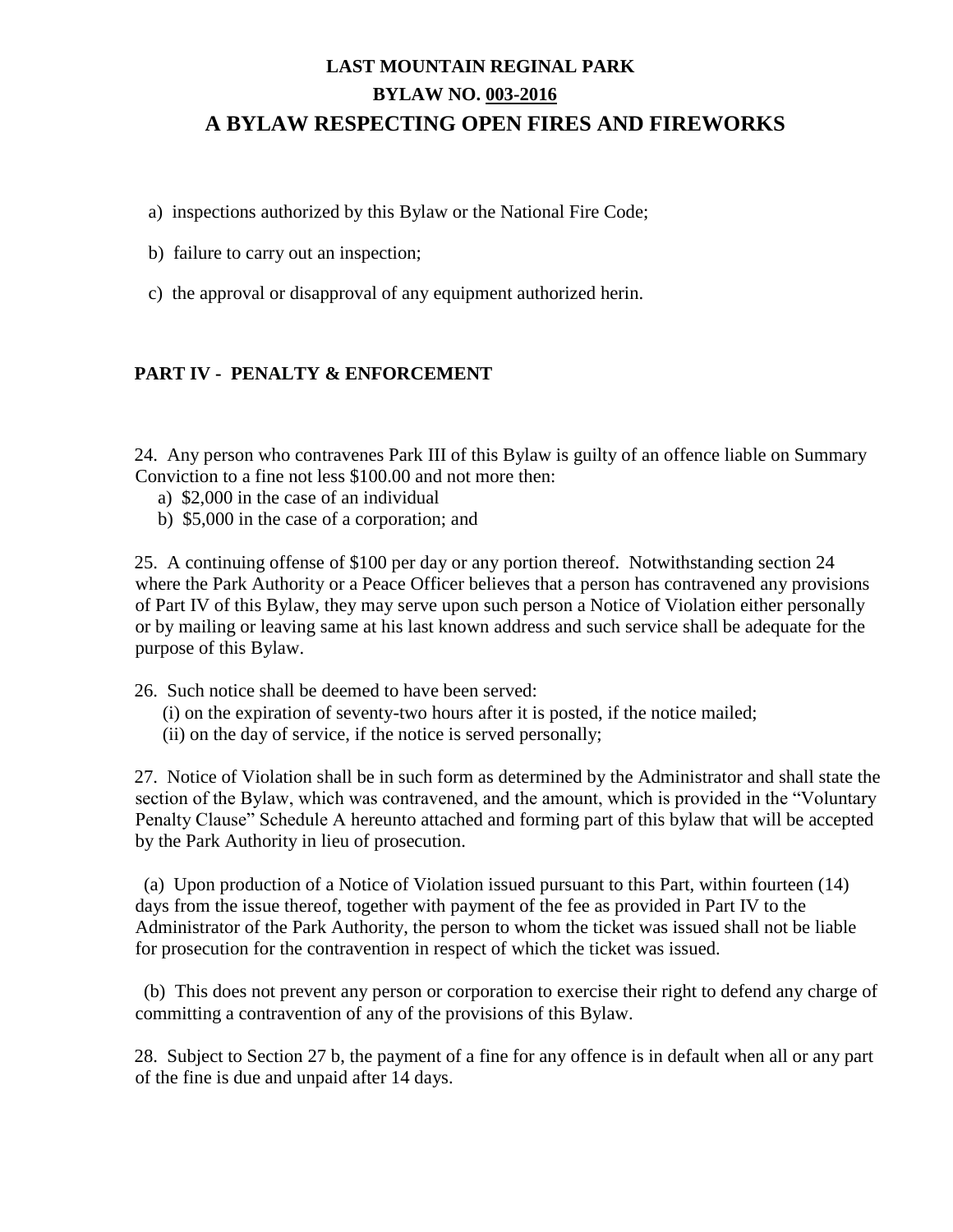29. If all or part of a fine for an offence is in default, the person to whom the ticket was issued shall continue to be liable to pay the fine imposed, and in addition, is liable to pay a late payment charge in the amount of \$40.00.

30. The Court may, in default of payment of a fine imposed under this Bylaw, order imprisonment of an individual for a term not exceeding one year.

31. (a) Any person who fails to comply with any Part, Section or subsection of this Bylaw shall also be liable for any cost of the Fire Department or Park Authority for any services or activities provided respecting this Bylaw as a result of that persons contravention of this Bylaw as issued by the Park Authority or Peace Officer.

 (b) Pursuant to section 13 of *The Regional Parks Act, 2013* unpaid charges and fees shall be added to the lease/camping permit for that property whereby the contravention was so initiated.

### **Severability**

32. If a Court of competent jurisdiction should declare any section of this bylaw to be invalid, such section or part of a section shall not be construed as having persuaded or influenced the Board to pass the remainder of the bylaw and it is hereby declared that the remainder of the bylaw shall be valid and shall remain in force and effect.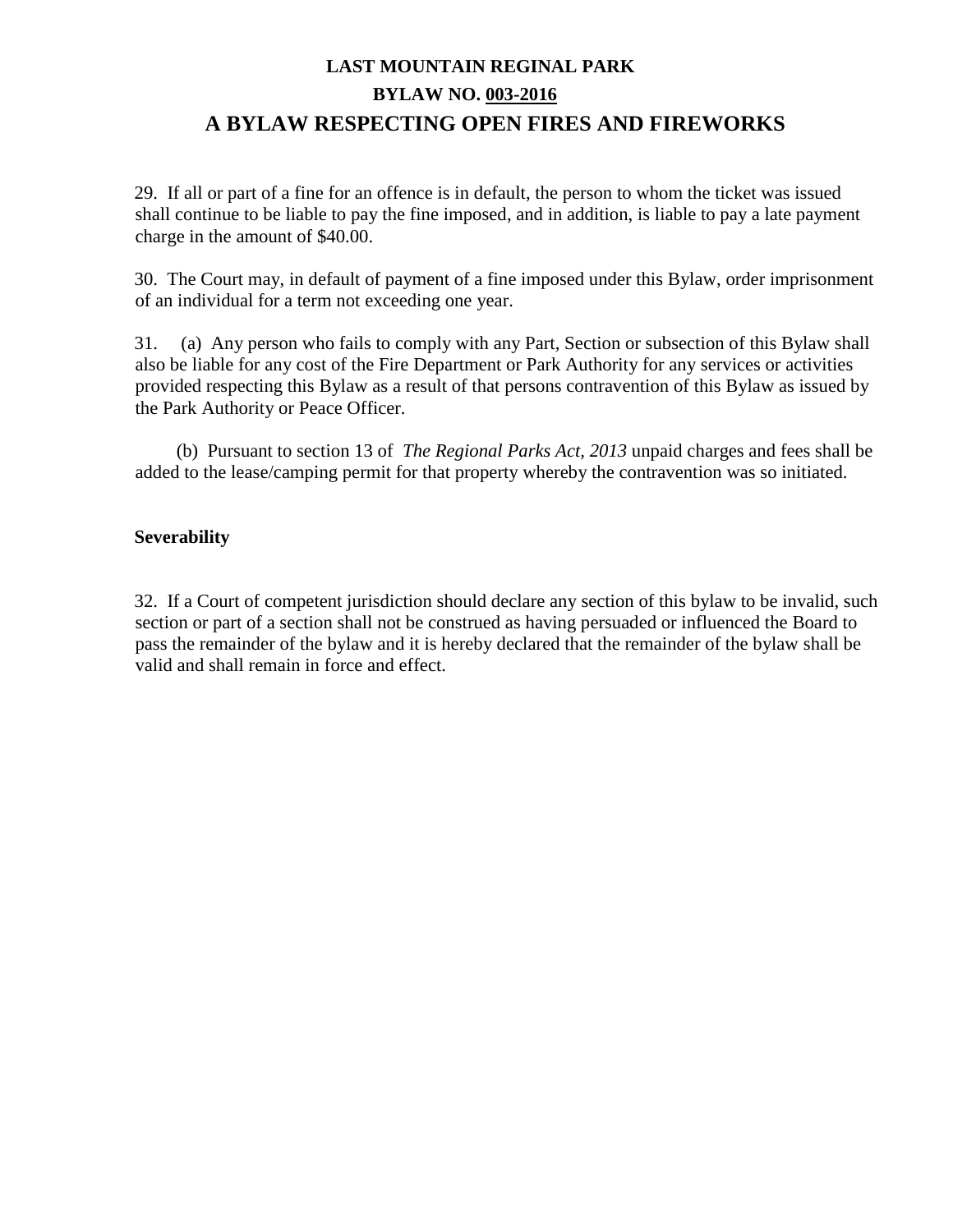## **Coming into Force**

44. This Bylaw shall come into force and take effect on final passing thereof.

\_\_\_\_\_\_\_\_\_\_\_\_\_\_\_\_\_\_\_\_\_\_\_\_\_\_\_\_\_\_\_\_\_ \_\_\_\_\_\_\_\_\_\_\_\_\_\_\_\_\_\_\_\_\_\_\_\_\_\_\_\_\_\_\_

Chairman Administrator

Certified a true copy of the original Bylaw passed by the resolution of the Park Authority present at their regular meeting Held on the <u>same day of \_\_\_\_\_\_\_\_</u>, 2016.